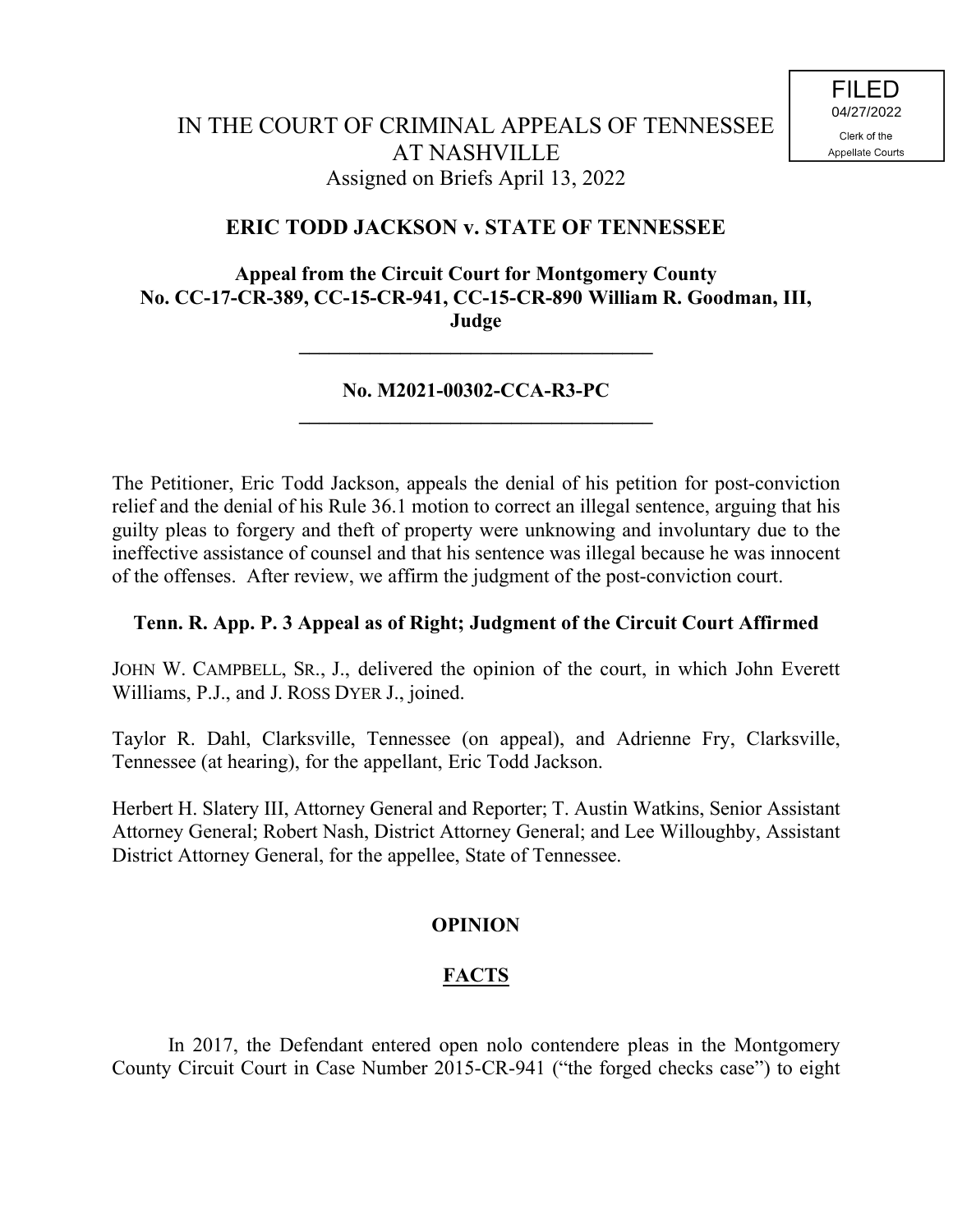counts of Class E forgery and one count of Class D theft of property. 1 The forged checks were all drawn on the business account of the Petitioner's father, who operated an export logging business. On September 1, 2017, the trial court sentenced the Defendant as a Range II, multiple offender to an effective term of six years at thirty-five percent release eligibility in the Tennessee Department of Correction.

On May 7, 2018, the Petitioner filed *pro se* petitions for post-conviction relief not only in the instant case but also in two subsequent cases, Case Numbers 2015-CR-890 and 2017-CR-389, in which he entered nolo contendere pleas to the burglary of his father's business and the aggravated assault of a police officer. Among other claims, the Petitioner alleged that his pleas were unknowing and involuntary due to trial counsel's ineffective assistance. With respect to the instant case, the Petitioner alleged that because trial counsel failed to provide him with discovery, the Petitioner was unaware that one of the forgery counts was based on a check that had been negotiated months before the Petitioner had forged any checks. The Petitioner asserted that he would not have entered his pleas had he known. Following the appointment of a series of post-conviction counsel, the Petitioner filed an amended petition on October 13, 2020, that incorporated by reference the allegations in his *pro se* petitions.

In the meantime, on September 4, 2020, the Petitioner filed a *pro se* Tennessee Rule of Criminal Procedure 36.1 motion to correct an illegal sentence, asserting that his sentences were illegal because his convictions were based on "crimes that ha[d] never taken place."

A combined evidentiary hearing was held on the Petitioner's post-conviction petitions and Rule 36.1 motions on November 11, 2020 and January 27, 2021. Because the Petitioner was granted post-conviction relief in the aggravated assault and burglary cases, we will primarily review only the testimony that is relevant to the forged checks case.

The fifty-year-old Petitioner testified that he hired trial counsel, whom he had known for twenty-five years and who had represented him in other criminal cases, to represent him in the instant case and in the two subsequent cases. He said that he and his father together made six separate visits to trial counsel's office to bring payments of the \$12,000 that trial counsel charged them for his representation in the instant case. According to the Petitioner, trial counsel talked about the case on only one of those six visits when trial counsel called the district attorney on speaker phone in the presence of the

 $\overline{a}$ 

<sup>&</sup>lt;sup>1</sup> We have relied on the post-conviction court's order for much of the background information about the cases, as neither the judgments nor the transcript of the guilty plea hearing were included in the record on appeal.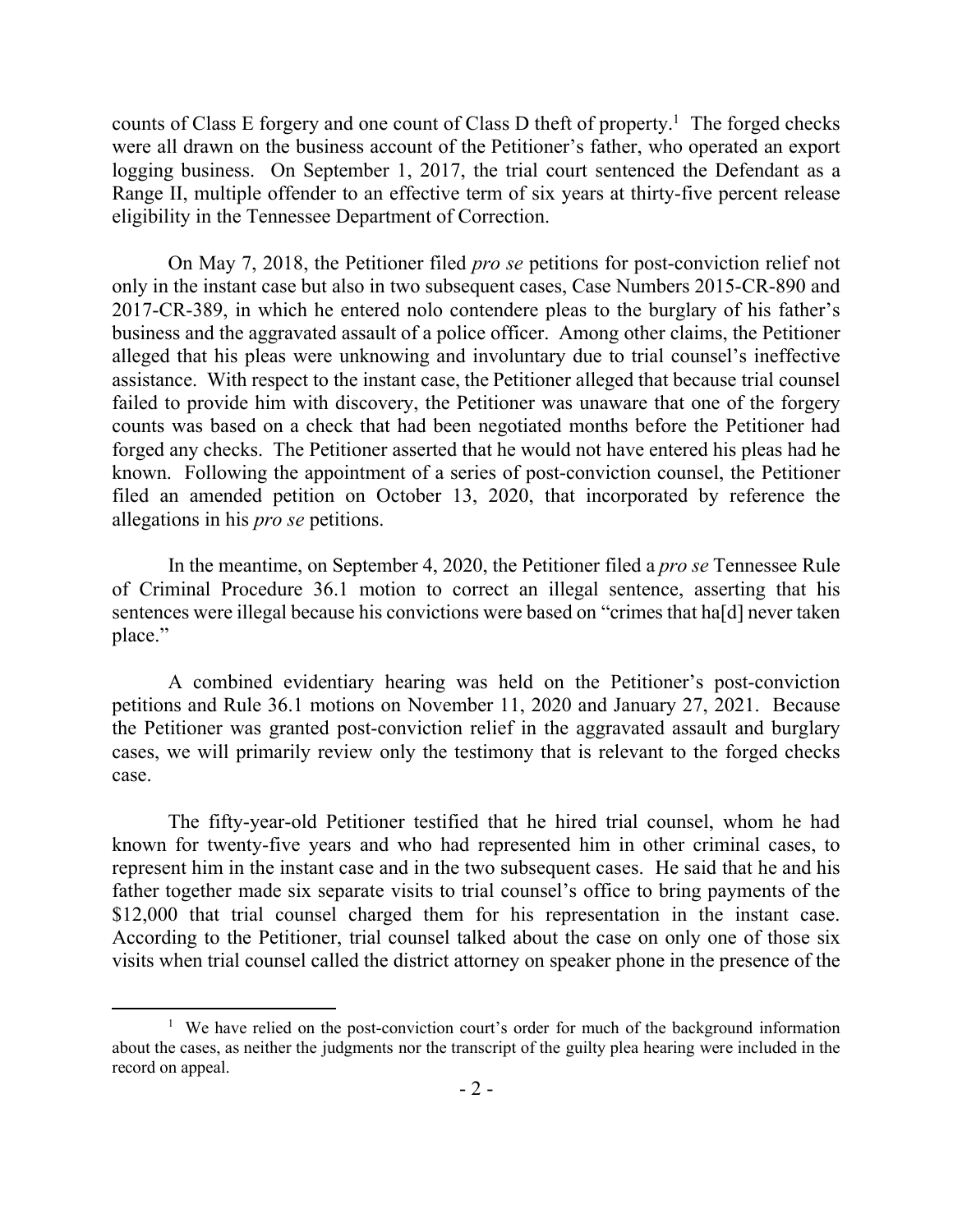Petitioner and the Petitioner's father. Trial counsel told the district attorney that the Petitioner's father was prepared to place funds in an escrow account to reimburse Advance Financial, the bank that had suffered loss from the Petitioner's forging of his father's checks. The district attorney, however, expressed his intention of continuing with the prosecution regardless of whether the bank was made whole.

The Petitioner claimed that trial counsel never provided him with discovery or showed him copies of the forged checks. He said that trial counsel also failed to review the indictment with him, never discussed any defenses or potential expert witnesses, and did not review the sentences he could receive.

The Petitioner testified that approximately two months after he was sentenced in the forged checks case, he received a letter from the law firm that was pursuing loss recovery efforts on behalf of Advance Financial. He said the letter contained copies of seven, instead of eight, forged checks. The Petitioner identified the letter, which was admitted as an exhibit to the hearing. He said he mentioned the missing check to trial counsel because he knew he had a certain amount of time in which to withdraw his guilty plea, but trial counsel just said, "It's okay. It doesn't matter." The Petitioner stated that the Petitioner's father later obtained for the Petitioner a copy of the missing forged check, which had formed the basis for the Petitioner's plea in Count One.

The Petitioner testified that he was charged in Count One with forging his father's name to a \$1,400 check on January 24, 2014. However, when he saw the check, which was made out to Nicole Taylor, he realized that he was not guilty of that count. The Petitioner then provided an involved explanation of how Nicole Taylor, a woman he had been dating, accompanied him when he went to East Tennessee to pick up some purchased logs from a man whose property was accessible only via an easement road that crossed a neighbor's property. The Petitioner said the neighbor required their logging company to pay for a temporary easement to bring their logging trucks over his land, and the Petitioner's father signed a blank check and gave it to the Petitioner to fill out with the proper name when the Petitioner reached the site and paid for the temporary easement. According to the Petitioner, the check went missing from his vehicle during his and Ms. Taylor's trip to East Tennessee. The Petitioner said he had no part in the check's being made out to and endorsed by Ms. Taylor, and that he assumed Ms. Taylor stole it from his vehicle.

The Petitioner also identified and introduced a letter from F&M Bank, where his father held the account on which the forged checks had been drawn. The letter stated that the Petitioner's father had placed stop payments on the checks that formed the bases for the Petitioner's forgery counts and that "No loss was suffered to the customer or F&M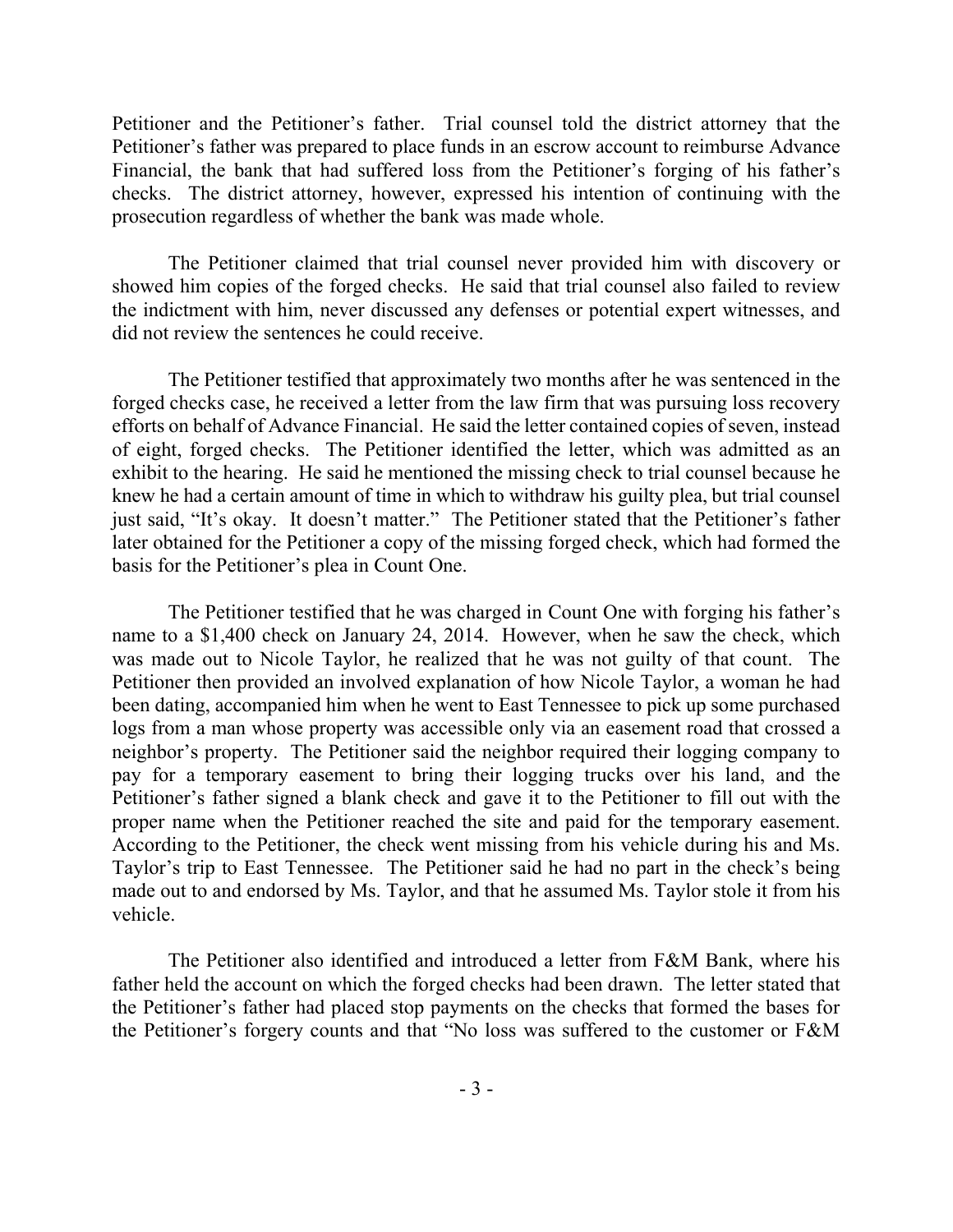Bank." The Petitioner expressed his belief that the letter "kind of thr[ew] a wrench" into the theft count, which was based on the cumulative value of the forged checks.

The Petitioner testified that he would not have entered his pleas had he known that he was not guilty in Count One and that F&M Bank had not suffered any loss. Instead, he would have gone to trial because he did not think any jury would have convicted him of a "fiction":

I knew I did do some checks, but I knew I did not do Count One. I did not see it. The first time I seen it, my dad picked it up in December of 2017, three months after I took the time. I was already in prison.

He sent me a copy and that kind of put suspicion on - - on [trial counsel] from that point on, because he lied to me. And just everything kind of got kicked - - this Count Nine, it - - it's purely fiction. It - - it never happened.

If  $-$  if you're saying that I  $-$  I  $-$  I took money out of the bank when every single check had a stopped payment, not a penny left [] the bank, that's what fiction is, ain't it?

With respect to the checks that he admitted to forging, the Petitioner testified that they were payroll checks that his cousin had taken from the logging business but "couldn't cash." The cousin gave the checks to the Petitioner, and the Petitioner cashed them in order to finance the Petitioner's "drug habit." The Petitioner stated that he thought his father would just "dock [his] paycheck" but his father instead placed stop payments on the checks, which was "why those charges rose." The Petitioner testified that he admitted that he had forged the checks when he was interviewed following his arrest.

The Petitioner repeated that trial counsel never shared discovery with him and that he was unaware of the pertinent facts in the case. He said he later learned that trial counsel had represented Nicole Taylor in 2016 and 2017 in two different cases. In the Petitioner's opinion, trial counsel's representation of Nicole Taylor created a conflict of interest, which trial counsel should have disclosed to him. The Petitioner identified five letters he had written to trial counsel after he was imprisoned for the instant case, which were admitted as a collective exhibit. He said trial counsel never responded to his letters.

The Petitioner claimed that his pleas in the burglary and aggravated assault cases were influenced by what he characterized as trial counsel's "lie" that the Petitioner would be released on parole by Christmas.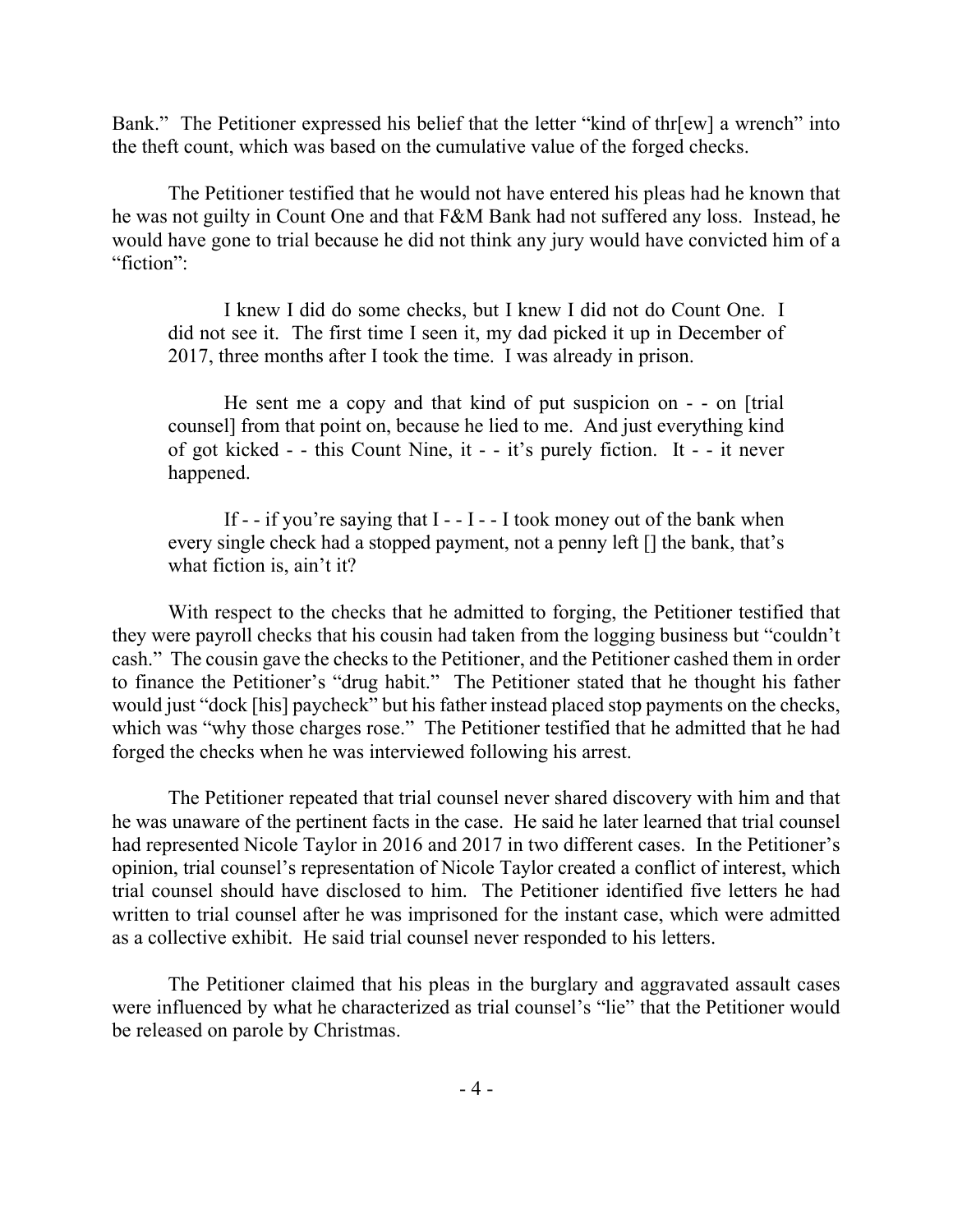On cross-examination, the Petitioner said that he had been "pretty darn good" at school and had been offered a full scholarship to "Embry Riddle" in Cape Canaveral. He said he turned the scholarship down because his top pay as an Embry Riddle graduate would have been about \$200,000, whereas he made \$5,000,000 each year running the logging business, which his father had started sixty years earlier. The Petitioner stated that his father was the lifetime president of the business, but the business belonged to the Petitioner.

The Petitioner acknowledged that his father had repeatedly bailed him out of trouble throughout his adult life. He said he had been arrested over thirty-seven times and admitted that he had pled guilty in some of those cases. He stated that trial counsel reviewed discovery with him in those prior cases, unlike in the instant case. The Petitioner acknowledged that he had not reimbursed Advance Financial for its loss and said that he was waiting on the outcome of the instant case to do so. Finally, he testified that he lied during his plea colloquy when he indicated to the trial court that he was entering his pleas knowingly, intelligently and voluntarily. He said he had listened to his father, who told him it was in his best interest to enter the pleas.

The Petitioner's father, Charles Jackson, testified that he ran the logging business and was the only individual with the authority to sign the checks but that the business became the Petitioner's on the day that the Petitioner, his only son, had been born. He stated that he and the Petitioner met several times with trial counsel in connection with the instant case, but trial counsel never provided them with discovery and never reviewed anything about the case with them. He said he lost no money in connection with the forged checks and did not want the Petitioner prosecuted. He stated that he spoke with the district attorney three times about the case, showed him the check that had been made out to and endorsed by Nicole Taylor, and told him that the Petitioner was not guilty of that count. Each time, the district attorney told him that it made no difference. On cross-examination, he acknowledged that the Petitioner had stolen from him several times in the past.

The Petitioner's maternal half-brother, Wade Burrows, testified that he had a conversation about the plea deal with trial counsel as he, trial counsel, and the Petitioner's father were together in an elevator on the day that the Petitioner entered his pleas. He recalled that trial counsel told him that the Petitioner had been offered a good deal and that the Petitioner would probably be out on parole around Christmas time.

Trial counsel testified that he had been practicing law for thirty-one-years, with the last thirty years focused exclusively on criminal law as either a prosecutor or criminal defense attorney. He said that the Petitioner had a lengthy criminal history and that he had represented him over a period of years in a number of cases. He stated that the Petitioner was one of the most intelligent people he had ever met, had an extensive knowledge of the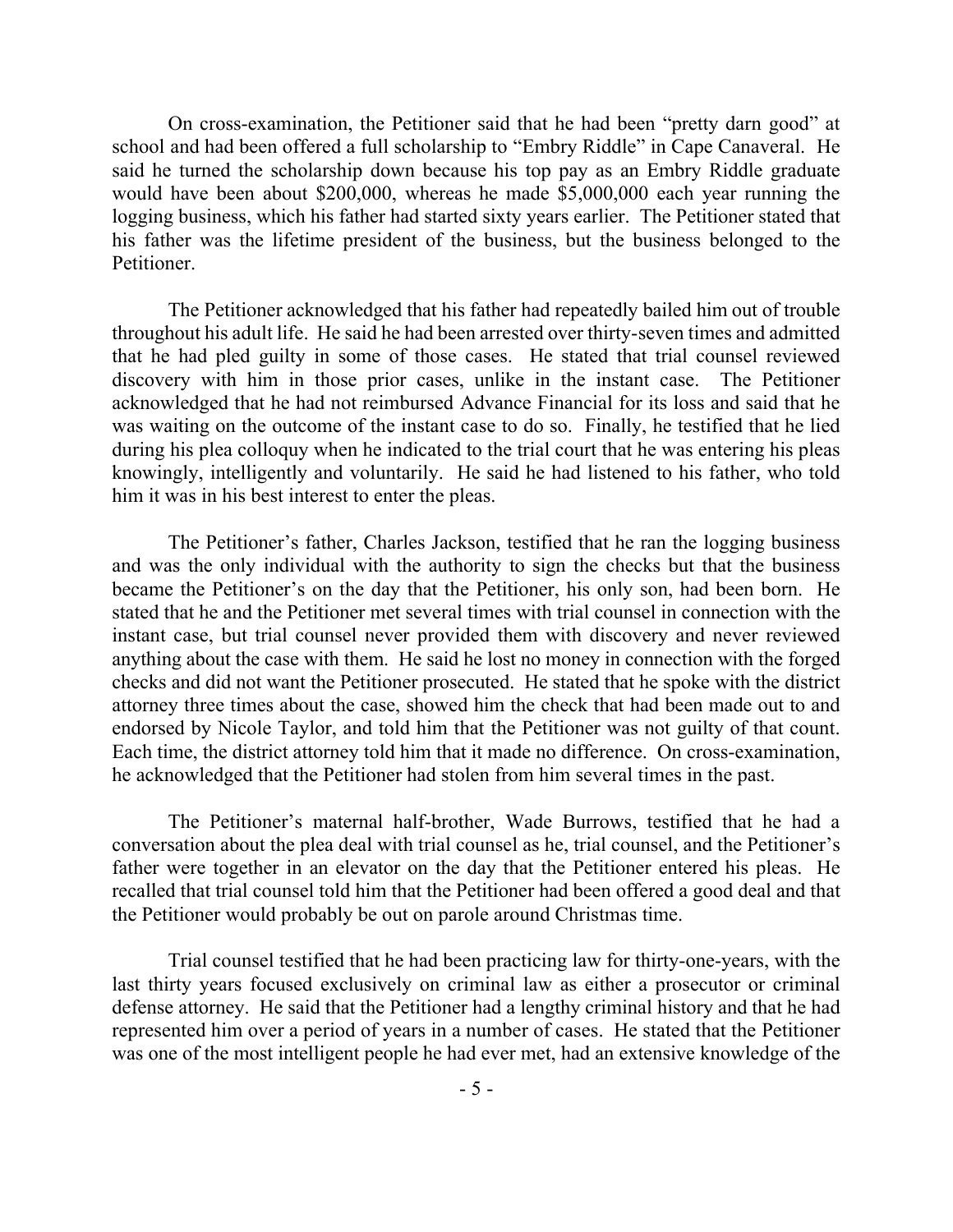criminal justice system, questioned him about what he was doing and the criminal process, and sometimes answered his own questions.

Trial counsel testified that it was his regular practice to give his clients copies of their discovery packets and that he would have done the same in the Petitioner's case. He had no specific memory of having reviewed the potential sentences with the Petitioner but expressed confidence that he would have done so. He recalled the State's having filed a range notice and his having corrected that notice to bring it down from a career to a multiple offender. He further recalled that the State's case against the Petitioner had been strong, with several eyewitnesses who were personally acquainted with the Petitioner prepared to testify that the Petitioner had negotiated the checks.

Trial counsel had some memory of the Petitioner's having objected to one of the checks that he had not negotiated. Trial counsel said he expressed to the prosecutor the Petitioner's desire for that count to be dismissed but the prosecutor was insistent that the Petitioner plead to all counts. Trial counsel agreed that he discussed with the Petitioner the advantages of the plea deal and that it would benefit the Petitioner at sentencing for the Petitioner to accept responsibility for his actions. In trial counsel's opinion, the Petitioner received a light sentence given his extensive criminal history. Trial counsel repeated that the Petitioner was "highly intelligent" and expressed his belief that the Petitioner fully understood his plea agreement.

On cross-examination by post-conviction counsel, trial counsel was unable to remember the specifics of conversations he had with the Petitioner or letters the Petitioner sent him. When asked if he would have made the Petitioner any promises about parole, he responded that he never made promises about anything but he was able to tell a client when the client would become eligible for parole.

With the post-conviction court's permission, the Petitioner was allowed to conduct further cross-examination of trial counsel himself. In response to the Petitioner's questions, trial counsel testified that he did think he knew Nicole Taylor. He did not dispute the Petitioner's assertion that he had represented Ms. Taylor on a traffic offense in 2016 to 2017, but he disagreed that such representation in an unrelated matter would have created a conflict of interest in the Petitioner's case.

On redirect examination, trial counsel agreed that the Petitioner's current sentence was the longest the Petitioner had ever been required to serve, as the Petitioner had always received probation in his prior cases. He testified that the Petitioner's father "was a loving man with a lot of money" who had "done a lot of fixing over the years."

On February 22, 2021, the post-conviction court entered an order in which it summarily denied the Petitioner's Rule 36.1 motions to correct his illegal sentences on the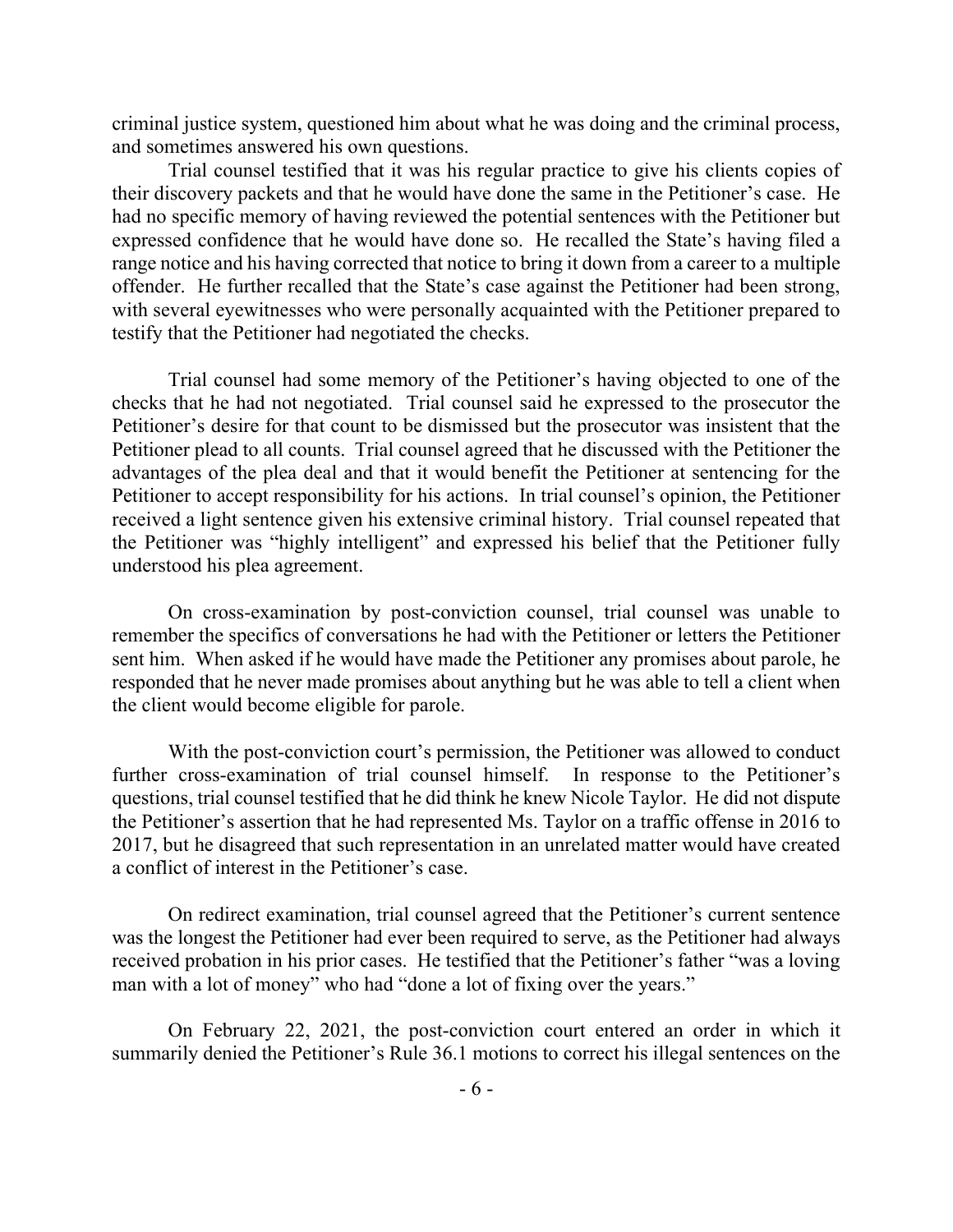basis that they failed to state colorable claims for relief. The court granted the Petitioner's petitions for post-conviction relief in the burglary and aggravated assault cases but denied it in the instant case, finding that the Petitioner failed to show by clear and convincing evidence that he was denied the effective assistance of counsel or entered unknowing and involuntary guilty pleas.

#### **ANALYSIS**

The Petitioner contends that the post-conviction court erred in denying his petition for post-conviction relief and his 36.1 motion to correct the illegal sentence. The State responds by arguing that the post-conviction court properly denied the post-conviction petition on the basis that the Petitioner was unable to meet his burden of demonstrating ineffective assistance of counsel or unknowing and involuntary guilty pleas and properly denied the Rule 36.1 motion on the basis that the Petitioner's claim of actual innocence does not establish a colorable ground for Rule 36.1 relief. We agree with the State.

#### **I. 36.1 Motion**

With respect to his 36.1 motion, the Petitioner contends that his sentence is illegal because "he is actually innocent of the crimes to which he entered a plea, most specifically those referenced in Count One and Count Nine of the indictment returned against him."

Rule 36.1 provides "a mechanism for the defendant or the State to seek to correct an illegal sentence." *State v. Brown*, 479 S.W.3d 200, 208-09 (Tenn. 2015). An illegal sentence is defined as "one that is not authorized by the applicable statutes or that directly contravenes an applicable statute." Tenn. R. Crim. P. 36.1(a). When a defendant files a motion under Rule 36.1, the trial court must determine whether the motion "states a colorable claim that the sentence is illegal." Tenn. R. Crim. P. 36.1(b). In the context of Rule 36.1, a colorable claim is a claim that, "if taken as true and viewed in a light most favorable to the moving party, would entitle the moving party to relief under Rule 36.1." *State v. Wooden*, 478 S.W.3d 585, 593 (Tenn. 2015). Whether a motion "states a colorable claim for correction of an illegal sentence under Rule 36.1 is a question of law, to which de novo review applies." *Id.* at 589.

The Petitioner's actual claim of innocence does not render his sentences illegal. We, therefore, conclude that the post-conviction court properly denied the motion for failing to state a colorable claim for Rule 36.1 relief.

#### **II. Post-Conviction Claims**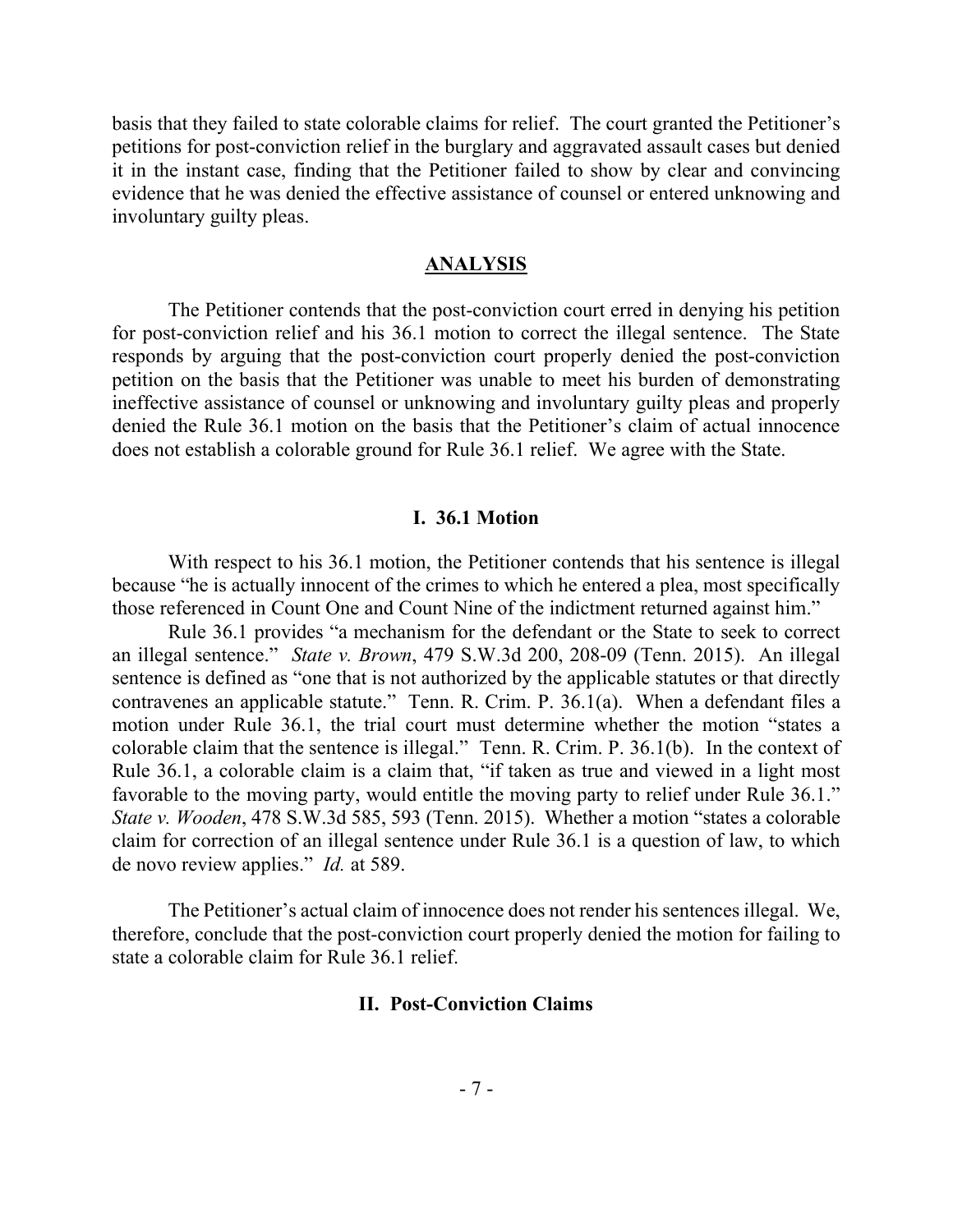With respect to his post-conviction claims of ineffective assistance of counsel and unknowing, unintelligent, and involuntary guilty pleas, the Petitioner contends that trial counsel was deficient for, among other things, failing to make a reasonable investigation, which would have resulted in the discovery that the Petitioner was not guilty of Count One and that "no loss was actually suffered" in Count Nine. The Petitioner asserts that, had he known the facts surrounding those counts, he would not have pled guilty but would have insisted on proceeding to trial.

Post-conviction relief "shall be granted when the conviction or sentence is void or voidable because of the abridgment of any right guaranteed by the Constitution of Tennessee or the Constitution of the United States." Tenn. Code Ann. § 40-30-103. The petitioner bears the burden of proving factual allegations by clear and convincing evidence. *Id.* § 40-30-110(f). When an evidentiary hearing is held in the post-conviction setting, the findings of fact made by the court are conclusive on appeal unless the evidence preponderates against them. *See Wiley v. State*, 183 S.W.3d 317, 325 (Tenn. 2006). When reviewing factual issues, the appellate court will not reweigh the evidence and will instead defer to the post-conviction court's findings as to the credibility of witnesses or the weight of their testimony. *Id.* However, review of a post-conviction court's application of the law to the facts of the case is *de novo*, with no presumption of correctness. *See Ruff v. State*, 978 S.W.2d 95, 96 (Tenn. 1998). The issue of ineffective assistance of counsel, which presents mixed questions of fact and law, is reviewed *de novo*, with a presumption of correctness given only to the post-conviction court's findings of fact. *See Fields v. State*, 40 S.W.3d 450, 458 (Tenn. 2001); *Burns v. State*, 6 S.W.3d 453, 461 (Tenn. 1999).

To establish a claim of ineffective assistance of counsel, the petitioner has the burden to show both that trial counsel's performance was deficient and that counsel's deficient performance prejudiced the outcome of the proceeding. *Strickland v. Washington*, 466 U.S. 668, 687 (1984); *see State v. Taylor*, 968 S.W.2d 900, 905 (Tenn. Crim. App. 1997) (noting that the same standard for determining ineffective assistance of counsel that is applied in federal cases also applies in Tennessee). The *Strickland* standard is a two-prong test:

First, the defendant must show that counsel's performance was deficient. This requires showing that counsel made errors so serious that counsel was not functioning as the "counsel" guaranteed the defendant by the Sixth Amendment. Second, the defendant must show that the deficient performance prejudiced the defense. This requires showing that counsel's errors were so serious as to deprive the defendant of a fair trial, a trial whose result is reliable.

466 U.S. at 687.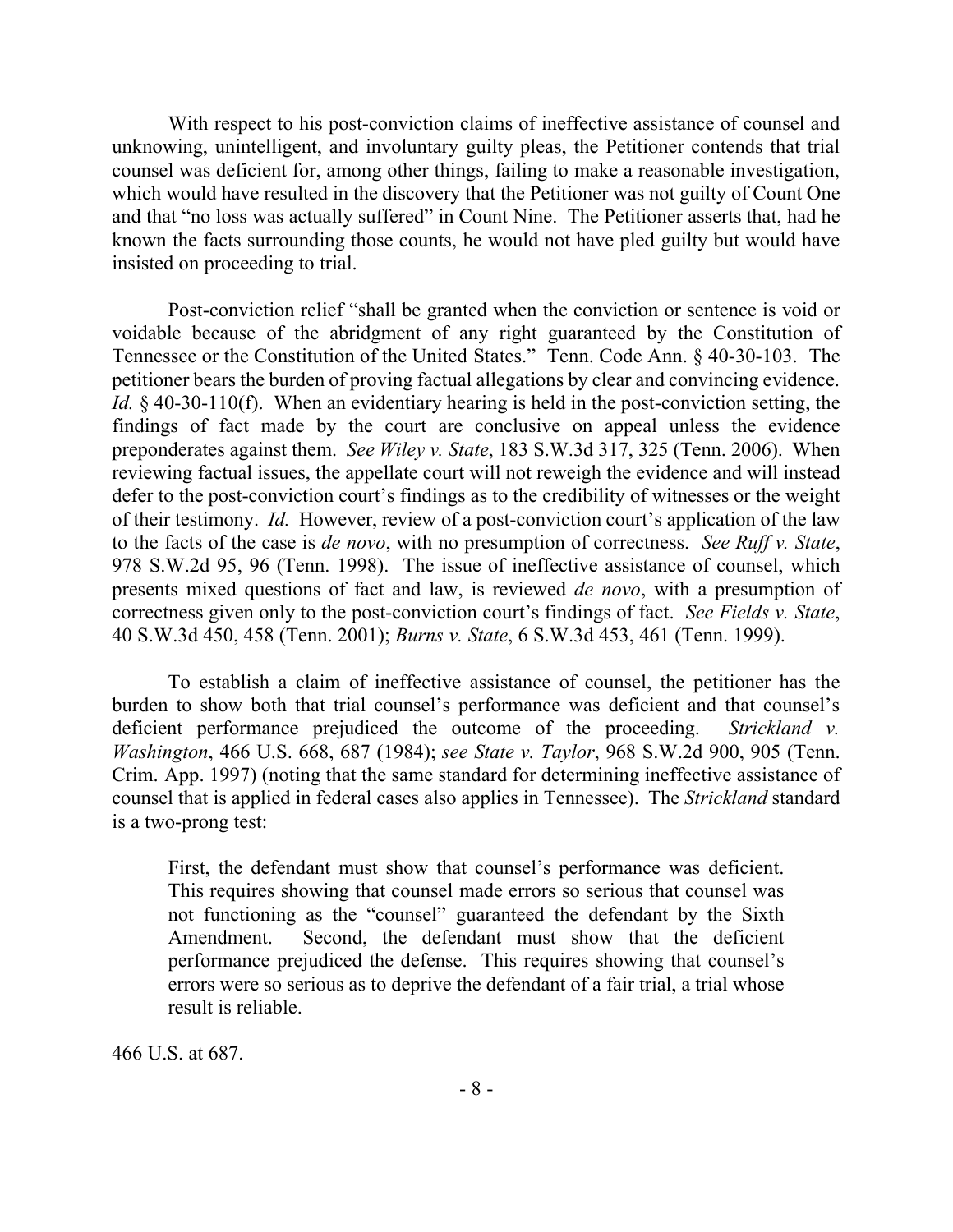The deficient performance prong of the test is satisfied by showing that "counsel's acts or omissions were so serious as to fall below an objective standard of reasonableness under prevailing professional norms." *Goad v. State*, 938 S.W.2d 363, 369 (Tenn. 1996) (citing *Strickland*, 466 U.S. at 688; *Baxter v. Rose*, 523 S.W.2d 930, 936 (Tenn. 1975)). The reviewing court must indulge a strong presumption that the conduct of counsel falls within the range of reasonable professional assistance, *see Strickland*, 466 U.S. at 690, and may not second-guess the tactical and strategic choices made by trial counsel unless those choices were uninformed because of inadequate preparation. *See Hellard v. State*, 629 S.W.2d 4, 9 (Tenn. 1982).

The prejudice prong of the test is satisfied by showing a reasonable probability, *i.e*., a "probability sufficient to undermine confidence in the outcome," that "but for counsel's unprofessional errors, the result of the proceeding would have been different." *Strickland*, 466 U.S. at 694. In the context of a guilty plea, the petitioner must show a reasonable probability that were it not for the deficiencies in counsel's representation, he would not have pled guilty but would instead have insisted on proceeding to trial. *Hill v. Lockhart*, 474 U.S. 52, 59 (1985); *House v. State*, 44 S.W.3d 508, 516 (Tenn. 2001).

When analyzing a guilty plea, we look to the federal standard announced in *Boykin v. Alabama*, 395 U.S. 238 (1969), and the state standard set out in *State v. Mackey*, 553 S.W.2d 337 (Tenn. 1977). *State v. Pettus*, 986 S.W.2d 540, 542 (Tenn. 1999). In *Boykin*, the United States Supreme Court held that there must be an affirmative showing in the trial court that a guilty plea was voluntarily and knowingly given before it can be accepted. *Boykin*, 395 U.S. at 242. Similarly, our Tennessee Supreme Court in *Mackey* required an affirmative showing of a voluntary and knowledgeable guilty plea, namely, that the defendant has been made aware of the significant consequences of such a plea. *Pettus*, 986 S.W.2d at 542.

A plea is not "voluntary" if it results from ignorance, misunderstanding, coercion, inducements, or threats. *Blankenship v. State*, 858 S.W.2d 897, 904 (Tenn. 1993). The trial court must determine if the guilty plea is "knowing" by questioning the defendant to make sure he or she fully understands the plea and its consequences. *Pettus*, 986 S.W.2d at 542; *Blankenship*, 858 S.W.2d at 904. Because the plea must represent a voluntary and intelligent choice among the alternatives available to the defendant, the trial court may look at a number of circumstantial factors in making this determination. *Blankenship*, 858 S.W.2d at 904. These factors include: (1) the defendant's relative intelligence; (2) his familiarity with criminal proceedings; (3) whether he was represented by competent counsel and had the opportunity to confer with counsel about alternatives; (4) the advice of counsel and the court about the charges against him and the penalty to be imposed; and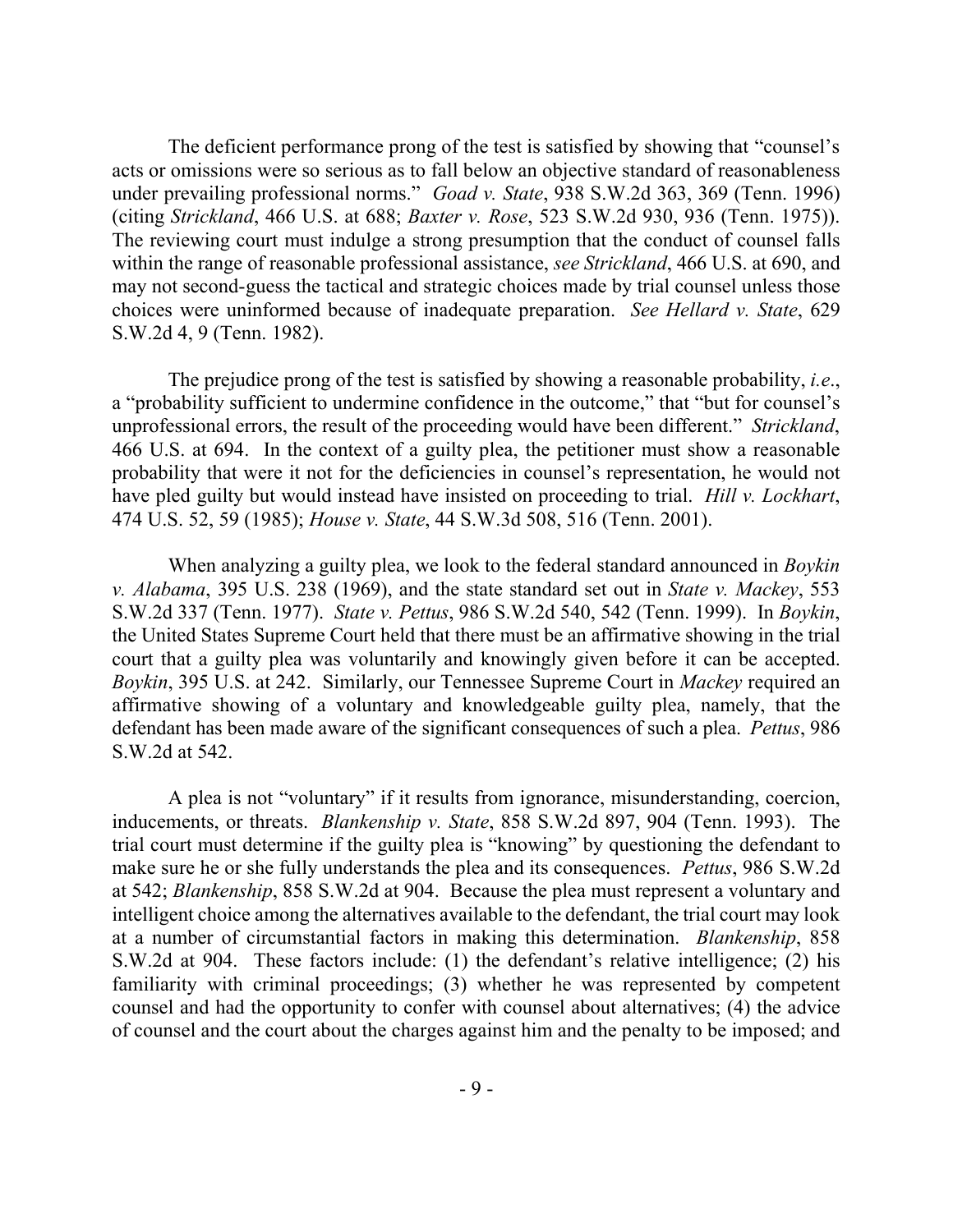(5) the defendant's reasons for pleading guilty, including the desire to avoid a greater penalty in a jury trial. *Id.* at 904-05.

In denying the petition, the post-conviction court, obviously accrediting the testimony of trial counsel, found that the Petitioner was a man of at least average to above average intelligence who was familiar with the criminal justice system and was likely motivated to enter his pleas in order to avoid a greater penalty in a jury trial. The court noted that the Petitioner acknowledged he had forged seven of the eight checks and observed that the Petitioner was mistaken in his belief that no crime occurred merely because his father did not want him prosecuted and neither his father nor his father's bank suffered any loss as a result of the Petitioner's actions. Accordingly, the post-conviction court found that the Petitioner failed to meet his burden of showing that he was denied the effective assistance of counsel or that his pleas were not knowing, intelligent, and voluntary.

The record supports the findings and conclusions of the post-conviction court. As we have previously observed, the Petitioner failed to include the transcript of the guilty plea hearing in the record on appeal. *See* Tenn. R. App. P. 24(b) (providing that it is the appellant's duty to prepare a fair, accurate, and complete record on appeal to enable this court to conduct a meaningful review). However, the Petitioner acknowledged in his evidentiary hearing testimony that he had assured the trial court that he was entering his pleas knowingly and voluntarily. For his part, trial counsel testified that the Petitioner was one of the most intelligent people he had ever met, that the Petitioner was well-versed in the criminal justice system, and that the Petitioner regularly asked him questions and at times even answered his own questions. Trial counsel was confident that he provided a copy of the discovery packet to the Petitioner and that he reviewed with him the possible sentences. Trial counsel was equally confident that the Petitioner understood the plea agreement and entered his pleas knowingly and voluntarily.

Although trial counsel's memory was not as strong on this point, he also recalled the Petitioner's having expressed initial reluctance to pleading to one of the forgery counts and the prosecutor's having insisted that the plea deal required the Petitioner to plead to all counts of the indictment. The Petitioner's insistence that no crime occurred because neither his father nor his father's bank suffered any financial loss ignores the fact that Advance Financial, where the Petitioner or his girlfriend cashed the checks, is out the cash that the Petitioner, by his own testimony, received and used to finance his drug habit. We, therefore, conclude that the post-conviction court properly found that the Petitioner failed to meet his burden of proving his post-conviction claims of ineffective assistance of counsel and unknowing and involuntary guilty pleas.